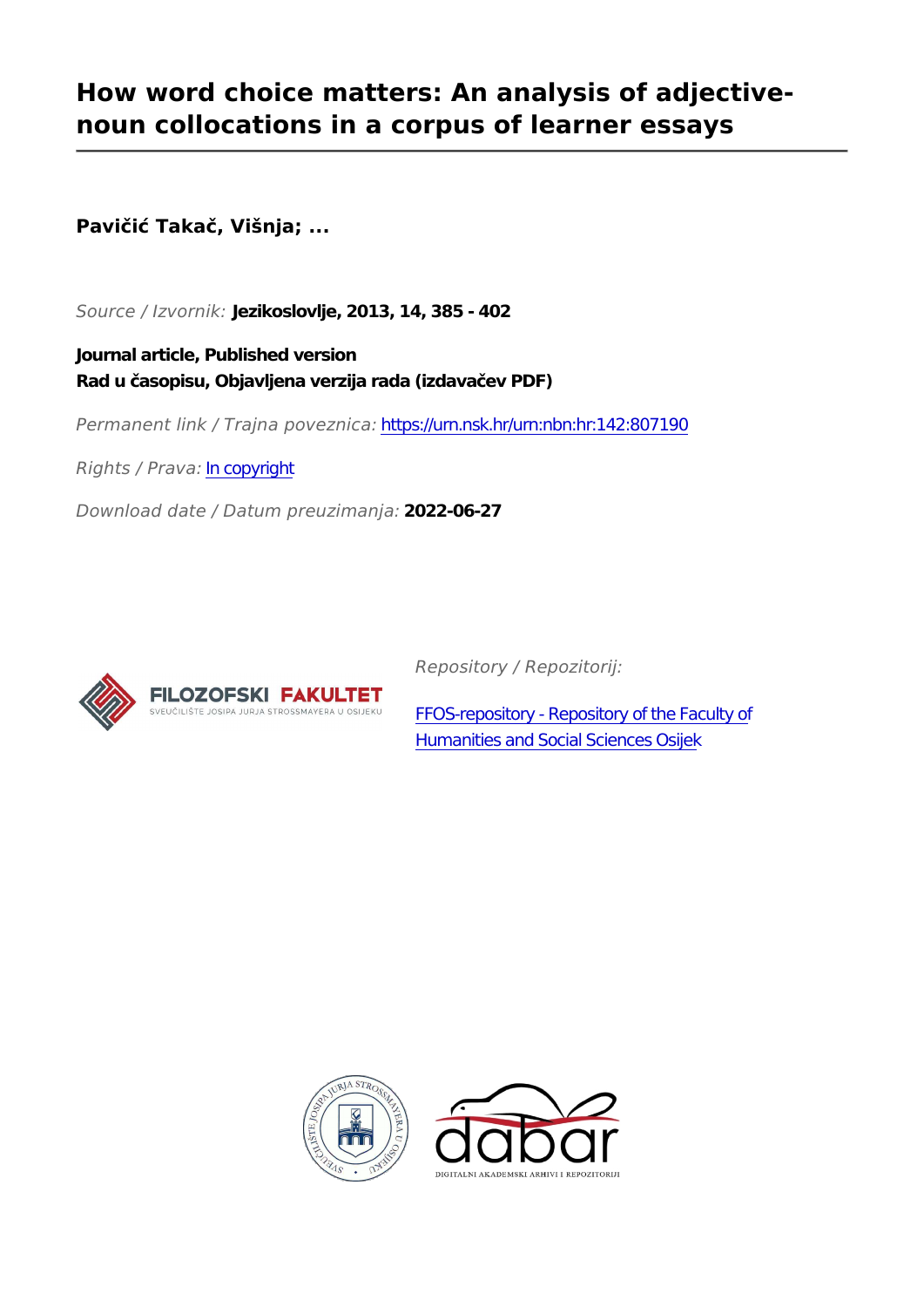

UDC 811.111'37=111 Original scientific article Received on 13.01. 2013 Accepted for publication on 27.02. 2013

## **Višnja Pavičić Takač<sup>1</sup> Morana Lukač<sup>2</sup>**

1Josip Juraj Strossmayer University Osijek 2Leiden University

# **How word choice matters: An analysis of adjective-noun collocations in a corpus of learner essays**

Foreign language learners' choice of collocations is traditionally considered to be one of the main markers of *foreignlanguageness* (Korosadowitz-Struzynska 1980: 115), hence relevant in achieving a high degree of competence in the target language. In this study we analyse the Croatian Corpus of English Learner Essays (CELE), which consists of 298 argumentative essays written as part of the state school-leaving exam. The corpus, consisting of over 74k tokens was collected in 10 different counties, and the essays were produced in 2010 and 2011. The learner's use of *adjective-noun* collocations is compared against both findings from a native speaker corpus (BNC) and a corpus of learner English (ICLE). Instead of viewing learner usage of collocations as deficient, the claims about the overuse and the underuse of statistically significant collocations are made on the basis of joint findings from the BNC and the ICLE. This approach demonstrates how native speaker data can be used for comparison, without being the norm against which the learner data should be measured, and, on the other hand, how other learner data can help distinguish between general characteristics of learner language and L1 transfer.

**Key words:** collocations; adjective-noun; non-native speakers; English as a foreign language; corpus analysis; BNC; ICLE; CELE.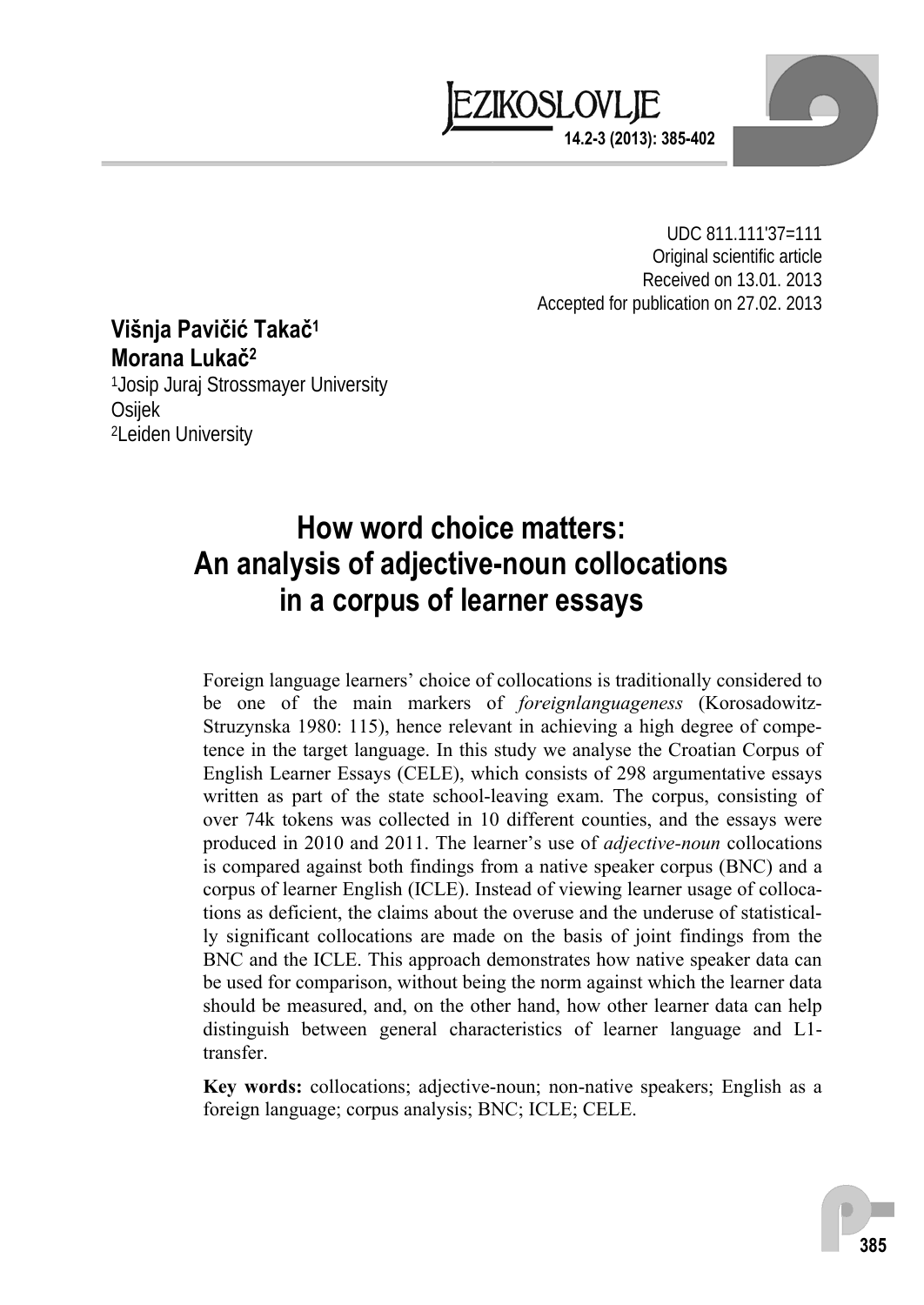

## **1. Collocations and the nativelike language production**

In the last decades, a substantial body of literature has been published on the nonnative speakers' deficiency in the production of collocations and other types of multi-word prefabricated items (Ozaki 2011; Nesselhauf 2005; Wray 2002, Stubbs 2002; Hill 2000; Gitsaki 1999; Bahns and Eldaw 1993; Pawley and Syder 1983). The general consensus is that, regardless of the learner level, it is the deviant usage of prefabricated patterns that clearly differentiates the non-native-speaker (NNS) variety from the native-speaker (NS) language production (cf. Jafarpour et al. 2013; Hill 2000).

A number of studies have provided a more detailed insight into the specific characteristics of usage, comprehension and processing of collocations among NNSs. Despite the fact that collocation comprehension is usually not particularly difficult for the NNSs, their production proves to be a greater challenge (Ozaki 2011: 38).

Although positive correlations have been found between lexical knowledge and collocational knowledge, and overall proficiency and collocational knowledge (Gitsaki 1999; Bonk 2000), the relationships are not as straightforward as it could be assumed. Knowledge of general lexical words exceeds the knowledge of collocations among the NNSs (Bahn and Eldaw 1993: 108; Martynska 2004: 9). Additionally, although collocational knowledge generally does increase with the level of proficiency, there are relevant variations between these two variables among individual NNSs. Correlation has also been found between the perceived proficiency and the use of collocations (cf. Boers et al. 2006).

The explanation for these phenomena and for the special place collocational knowledge seems to assume in the NNSs' language use comes from idiosyncratic nature of collocations and from the the studies on language processing. The collocation elements are highly language-specific, and NNS can, due to L1 interference, "find *eat lunch* or *take lunch* a more obvious choice than *have lunch*." (Hill 2000: 51 [italics in the original]; cf. Wray 2002: 73).

Language processing constraints and differences between NSs and NNSs in storing collocations in the mental lexicon provide the most convincing answers to the puzzles of nativelike selection and nativelike fluency (Pawley and Syder 1983). NSs seem to store collocations holistically, unlike the NNSs, who store and retrieve separately each of the collocates (Granger 1998: 145–46; Pawley and Syder 1983: 218). According to Wray (2002: 209) the NS possesses "joined up knowledge" of collocations. Thus, when speaking of a big disaster, the NS would automatically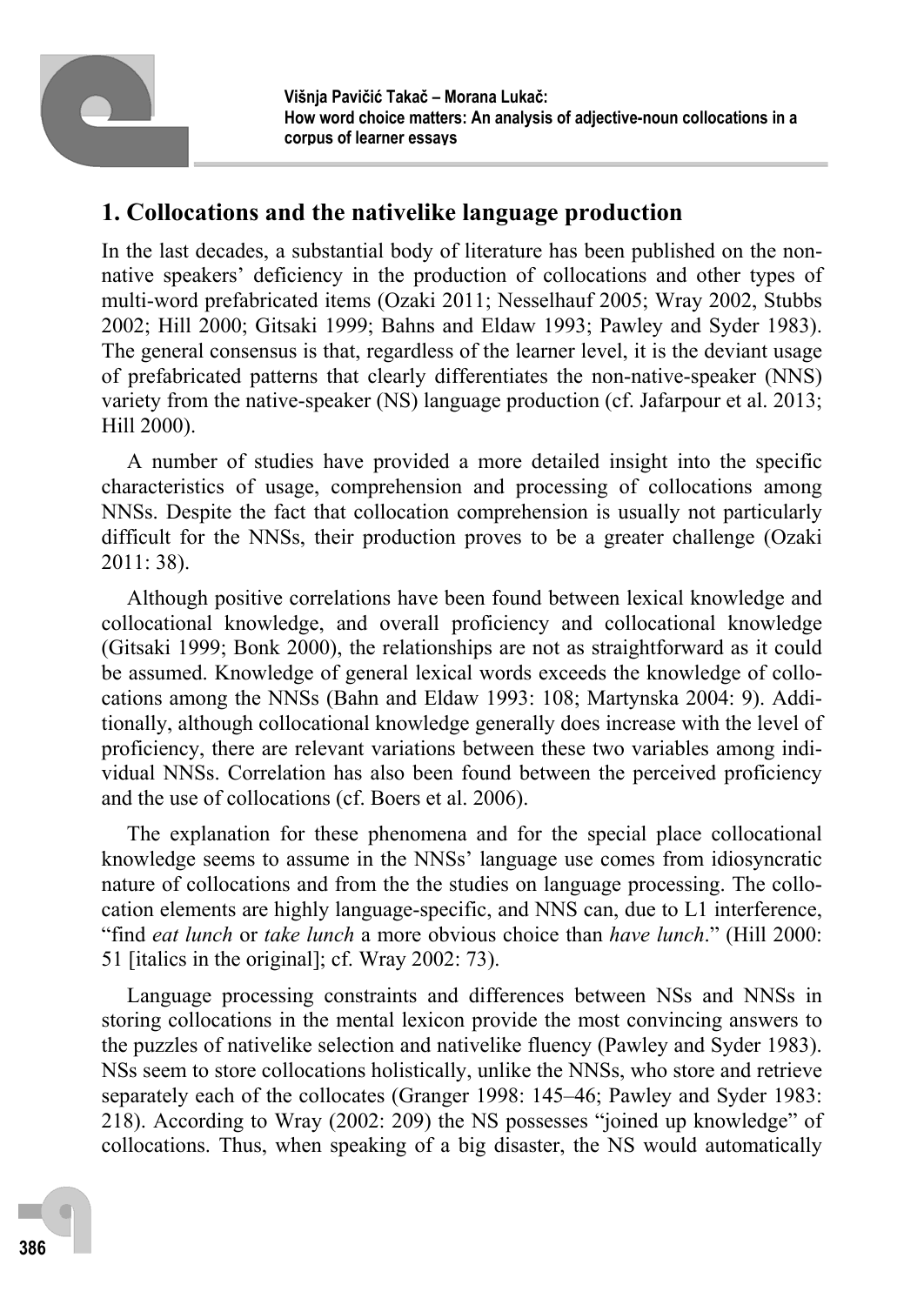use the idiomatic term *major catastrophe* in certain contexts. The NNS, on the other hand, does not possess 'the joined up knowledge': when encountering the collocation *major catastrophe*, the NNS breaks it down into two units without considering that the two words form a collocation. When encountering again the collocation *major catastrophe*, the NNS will have no memory of having seen the two words used together. This explanation accounts for the fact that the exposure to large amounts of collocations seems not to improve the NNSs' collocational competence (Cowie and Howarth 1996: 92).

**14.2-3 (2013): 385-402** 

EZIKOSLOVLIE

### **2. Defining collocations**

The studies of multi-word units, including collocations, are traditionally subsumed under two approaches (cf. Granger and Paquot 2008; Nesselhauf 2005: Ch.2), the phraseological approach and the frequency-based approach.

The two approaches differ in their criteria for defining collocations. Whereas the phraseological approach (Cowie in Nesselhauf 2005: 14–17) opts for top-down linguistic criteria, the frequency-based approach (cf. Sinclair 1987; Stubbs 2002: 29) uses bottom-up statistical criteria for defining collocations.

Collocations in the traditional phraseological approach lie in the middle of Cowie's continuum, between the variable and transparent "free combinations" (*drink tea*) on one end, and the opaque fixed idioms (*blow the gaff*) on the other (Granger and Paquot 2008: 2).

According to the frequency-based approach a collocation is, most simply put, "a frequent co-occurrence" (Stubbs 2002: 29). More elaborately, collocations are associations between two words which occur together more frequently than expected by chance (Biber and Conrad 1999: 183).

The approach taken in this study is frequency-based. More specifically, we define collocations in terms of the number of times the collocates co-occur in the observed corpora, rather than by language intuition and native-speaker judgements (for a similar definition of collocation cf. McEnery and Hardy 2012: Ch.6.2). Our choice of the analysed collocations was additionnally based on the two categories introduced in the BBI (Benson et al. 1986). Grammatical collocations consist of an open class word and a closed class word, e.g. noun-preposition (*attitude towards*) and lexical collocations consist of two open class words, e.g. verb-noun (*compose music*). The here analysed adjective-noun collocations belong to the latter group.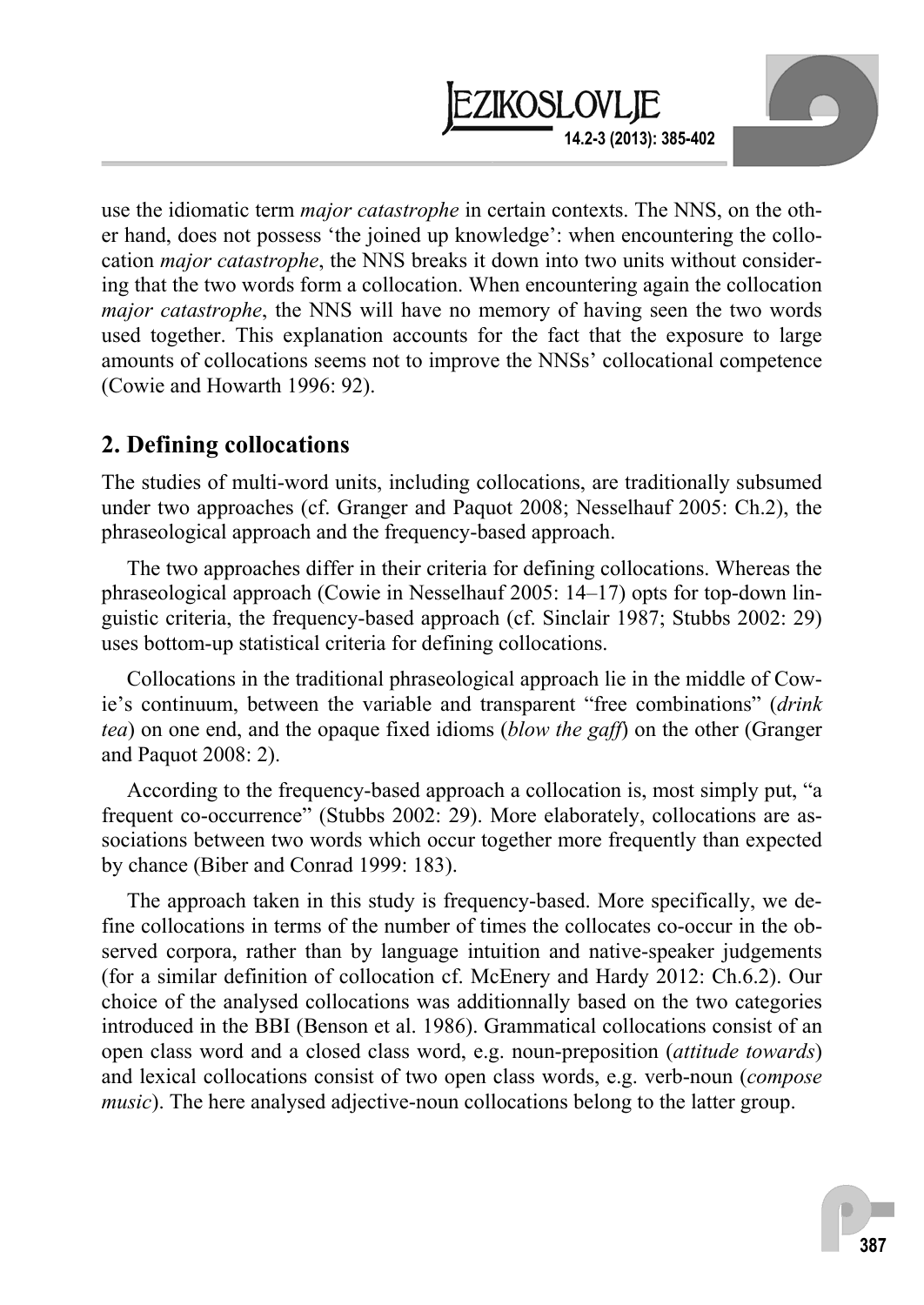

## **3. Previous studies on NNSs collocational competence**

Depending on the applied methodology, the studies on NNSs' use of collocations can be divided into two categories: studies based on elicitation strategies and the ones based on production data (cf. Nesselhauf 2005: 4; Fan 2009: 112). The elicitation-based studies focus on the NNSs' productive skills by applying cloze tests (Bahns and Eldaw 1993; Keshavarz and Salimi 2007) and translation tasks (Bahns and Eldaw 1993).

The number of (corpus-based) studies based on production datahas recently risen (cf. Fan 2009; González Álvarez and Doval Suárez 2011; Shih 2000).

The two largest studies so far on NNSs' use of collocations were conducted by Gitsaki (1999), who used a combination of elicitation-based and production-based approaches to investigate collocational competence of 275 adolescent Greek schoolchildren, and Nesselhauf (2005), who investigated verb-noun collocations in the German ICLE sub-corpus.

The recurrent findings of studies on NNSs collocation use can be subsumed in the following points (Nasselhauf 2005: 8): NNSs generally use fewer collocations than NSs. Non-native speakers are not aware of the restrictions in collocate choice, but they are also not aware of all possible combinations. Finally, collocations pose a problem for the NNSs, one which surpasses general vocabulary problems.

# **4. The analysis of adjective + noun collocations in CELE**

# **4.1.** *Data collection and procedure*

The data encompassed essays written by higher intermediate (B2) English learners as part of the state school-leaving exam.<sup>1</sup> The learners were instructed to write an argumentative essay of 200-250 words on a given topic (e.g. advantages and drawbacks of school uniforms, positive and negative sides of international sports events) in 75 minutes.

The hand-written essays (N=298) were manually transcribed and converted in electronic files. The illegible essays  $(N=2)$  were eliminated from the corpus. For the purpose of facilitating part-of-speech (POS) tagging, misspellings were corrected, however, all other types of deviations, including deviations in word formation

 $\overline{a}$ 

<sup>&</sup>lt;sup>1</sup> The Croatian state school-leaving exam (*Matura*) is designed, organised, carried out and supervised by the National Centre for External Evaluation of Education who kindly provided us with the corpus consisting of randomly selected essays.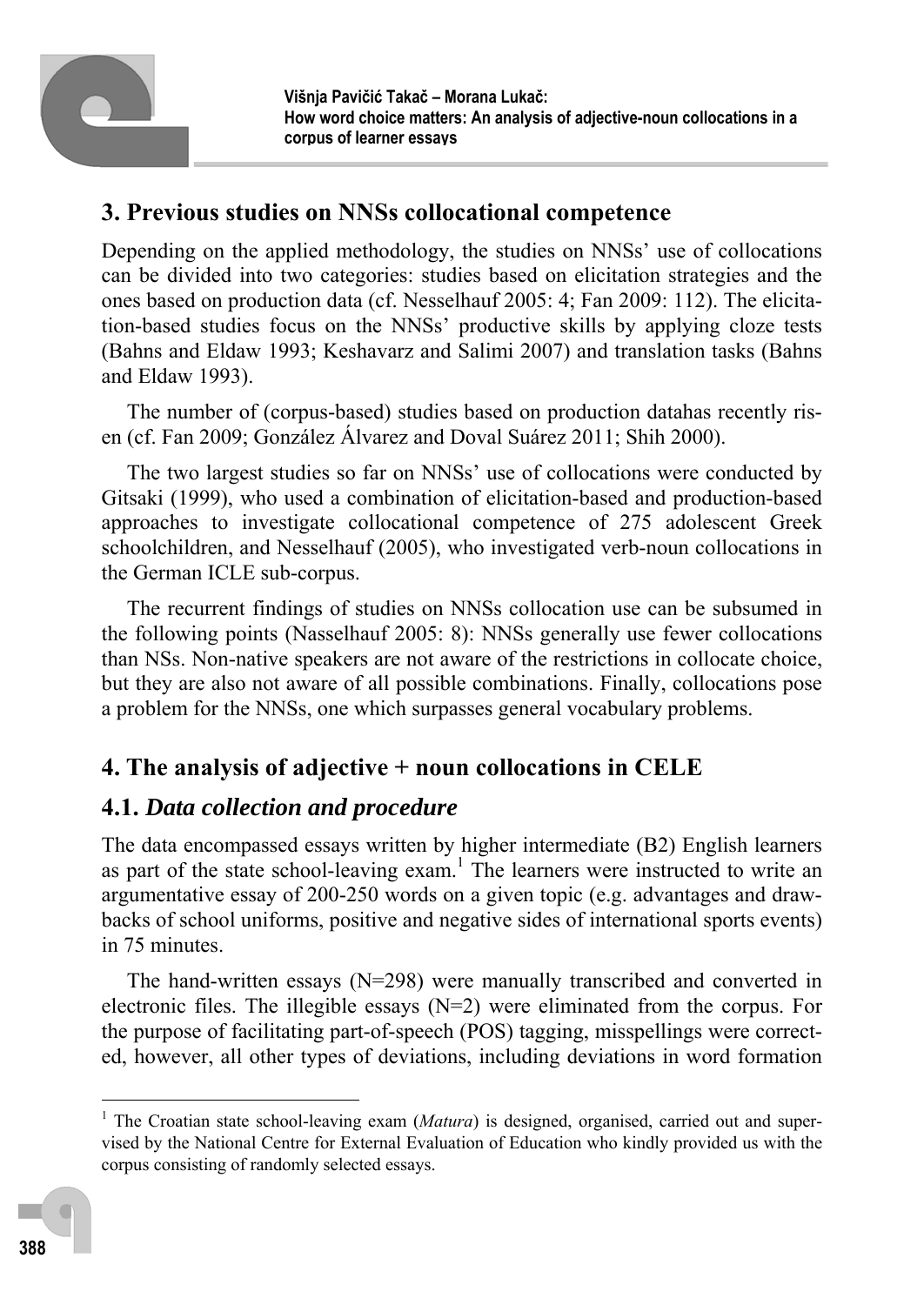

(\**visuable*, \**undecent*, \**inpolite*, etc.), were preserved in the corpus. The raw corpus was annotated using Wmatrix, the web-based tool (Rayson 2009), thus enabling identification of collocations via the CLAWS POS tagger. The corpus was thereupon analysed using WordSmith Tools 5.0 (Scott 2008).

The Croatian Corpus of English Learner Essays (henceforth CELE) consists of 72,598 words. The mean value of essay length is 244 words (SD=29.44).

### **4.2.** *Data analysis*

### 4.2.1. *Comparing NS and NNS collocation usage*

A number of corpus studies on NNS use of collocations engage in comparing NNS against NS corpora (Fan 2009; Shirato and Stapleton 2007; Granger 1998). However, there are two considerations which need to be taken into account when applying this methodology.

First, in comparing NNS and NS language production, the NS data are often seen as the norm from which the NNS data deviate. We need to, however, be vary of attributing 'the yardstick status' to NS reference corpora. Usage in NNS data can only be viewed as deviant when compared not only against NS varieties, but also against the language variety it belongs to: the NNS variety. As Ringbom (1998: 191-192) concludes, we can apply terms 'overuse' and 'underuse' only if usage patterns deviate in the same direction both in the (reference) NS and NNS corpora.

The second consideration is related to the general limitations of corpus data. If a particular usage item does not appear in a representative NS corpus, it would be invalid to conclude that the item is never produced by NSs; the safer conclusion is that the NS usage of the analysed item is unlikely or limited (Lorenz 1999; Hargraves 2000). The corpus data are not an absolute measure of usage, they are best understood as general indicators of speaker preferences. Studies show that there is a strong correlation between what NSs perceive as natural language and token frequency: the more frequent an expression is in a NS corpus, the more naturallysounding it is perceived to be by the NSs (cf. Smiskova et al. 2000).

### 4.2.2. *The present study*

In the present study we compare the usage of statistically significant adjective-noun collocations in the CELE against the usage of the same collocations in a NS refer-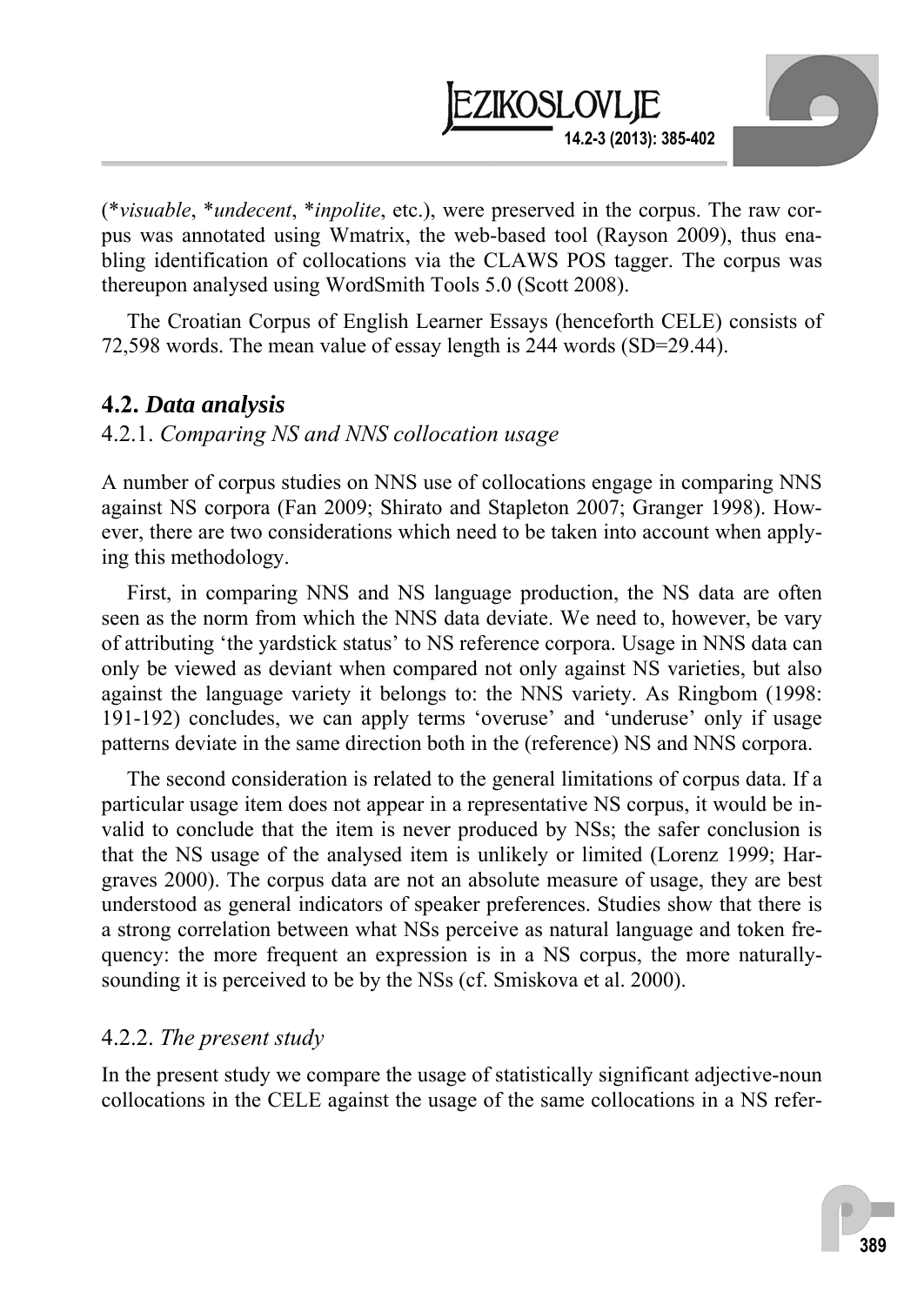

ence corpus: the British National Corpus  $(BNC)^2$ , and in a NNS reference corpus: the International Corpus of Learner English (ICLE [available via CQPweb, cf. Hardie 2012]).<sup>3</sup> The list of statistically significant adjective-noun collocations in the CELE corpus is based on collocation frequency ( $5 \ge$  hits) and association scores<sup>4</sup> calculated via the log likelihood test. The log likelihood relation statistic is commonly used for identifying strongly associated word pairs (Evert 2004a: 21). The log likelihood measure is an approximation to the exact p-values of the Fisher measure, and it is widely accepted as the standard for the significance of association (Evert 2004b). The cut-off point for significance in determining a collocation in this study is 99.99% (critical LL value =  $15.13$ ).

The pairs of adjective-noun collocations were chosen for the analysis due to the scarce number of studies (Balikci 2011), dealing with this particular collocation category and due to their high relative frequency in the corpus. Investigating high frequency collocations even in a corpus of a relatively small size enables us to track more general patterns of usage.

The three corpora vary considerably in their size and the text genres of which they consist. Whereas the BNC is a large representative corpus of British English, the ICLE is genre-specific, it includes, similarly to the CELE, only argumentative essays, but unlike the CELE, the ICLE essays are written by NNSs with various L1 backgrounds. The results of our analysis need to be contextualised according to these differences among the corpora. Different topics and genres of texts influence lexical choice – which accounts for the presence or absence of lexical collocations. These differences among the data were considered in the comparisons.

In the first (quantitative) part of the analysis, we compared the adjective-noun collocation strength across the three corpora, based on the collocations identified in the CELE corpus. In the second part of the analysis, we combined the qualitative

 $\overline{a}$ 

<sup>&</sup>lt;sup>2</sup> The British National Corpus (BNC) is a 100 million word corpus of written (90%) and spoken (10%) data representative of a wide cross-section of British English from the later part of the  $20<sup>th</sup>$ century. (www.natcorp.ox.ac.uk). 3

 $3$  The International Corpus of Learner English consists of argumentative essays written by higher intermediate of English from several L1 backgrounds. http://www.uclouvain.be/en-cecl-icle.html. The version of the corpus used in this research (accessed via http://cqpweb.lancs.ac.uk) consists of 2,880,826 words and 3,823 essays. The sub-corpora include data from Bulgaria, the Czech Republic, Belgium, the Netherlands, Finland, Germany, Austria, Switzerland, Italy, Poland, Russia, Spain and Sweden.

<sup>&</sup>lt;sup>4</sup> For a critical review of the available association measurements in corpus linguistics see Gries (2013).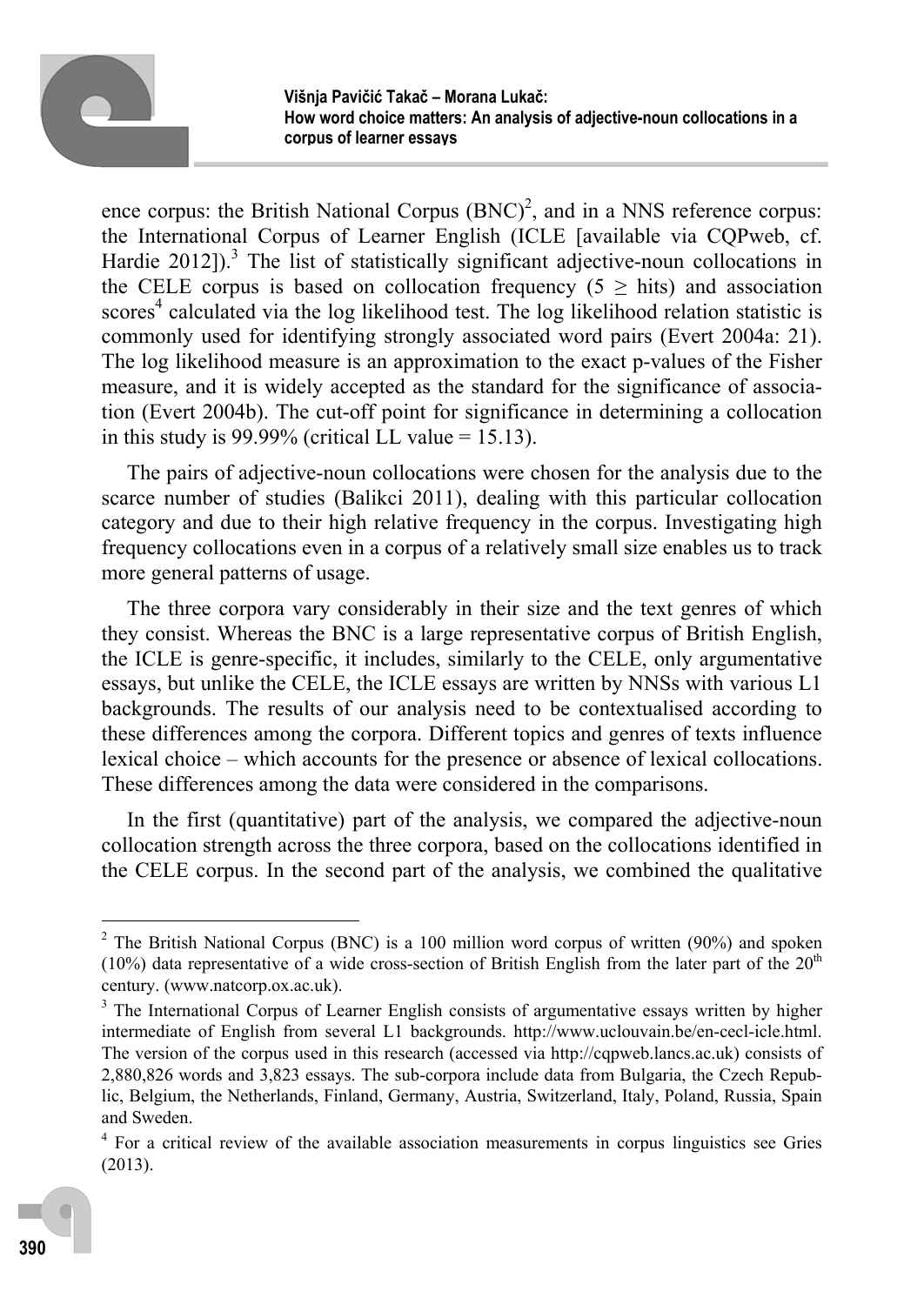and the quantitative approach for examining the potential differences in choice and usage of collocations.

**14.2-3 (2013): 385-402** 

ZIKOSLOVLIE

The null hypothesis of the quantitative analysis is that the statistically significant adjective-noun collocations in CELE will prove to be statistically significant in both the BNC and the ICLE corpus. In the second part of the analysis, we perform a qualitative analysis of the collocation usage in the three corpora focusing on the potential differences in the contexts of usage.

#### **4.3.** *Findings and discussion*

#### 4.3.1. *Quantitative analysis: Comparing collocation strength*

There are 73 adjective-noun collocations identified as statistically significant in the CELE corpus. The data in Table 1 show the discrepancies between the status of the significant collocations in CELE, and their status in the ICLE and the BNC.

Table 1. Statistically significant collocations in the CELE below the statistical significance threshold in the BNC and the ICLE ( $N =$  number of hits in the corpus).

| Collocations bellow the  |               |                               | Collocations bellow the sta- | Collocations bellow the  |               |  |
|--------------------------|---------------|-------------------------------|------------------------------|--------------------------|---------------|--|
| statistical significance |               | tistical significance thresh- |                              | statistical significance |               |  |
| threshold in the BNC     |               | old in the ICLE               |                              | threshold in the BNC and |               |  |
| (p > 0.05)               |               | (p > 0.05)                    |                              | the ICLE ( $p > 0.05$ )  |               |  |
| N                        | $\frac{0}{0}$ | N                             | $\frac{0}{0}$                |                          | $\frac{0}{0}$ |  |
|                          |               |                               |                              |                          |               |  |

Contrary to the null hypothesis, there are a number of CELE collocations which are neither significant in the ICLE, nor in the BNC. Out of the statistically significant adjective-noun collocations found in the CELE, there are more of those which prove not to be statistically significant in the ICLE than in the BNC. This can be attributed to the difference in size between the ICLE corpus and the BNC: the smaller corpus produced fewer collocations. Additionally, lexical choice is strongly influenced by text topic, which is more obvious when a reference corpus is smaller and genre-specific, such as the ICLE. However, it is clear from the table that there are three collocations which scored below the more tolerant significance threshold  $(p=0.05)$  both in the ICLE and the BNC (Table 2).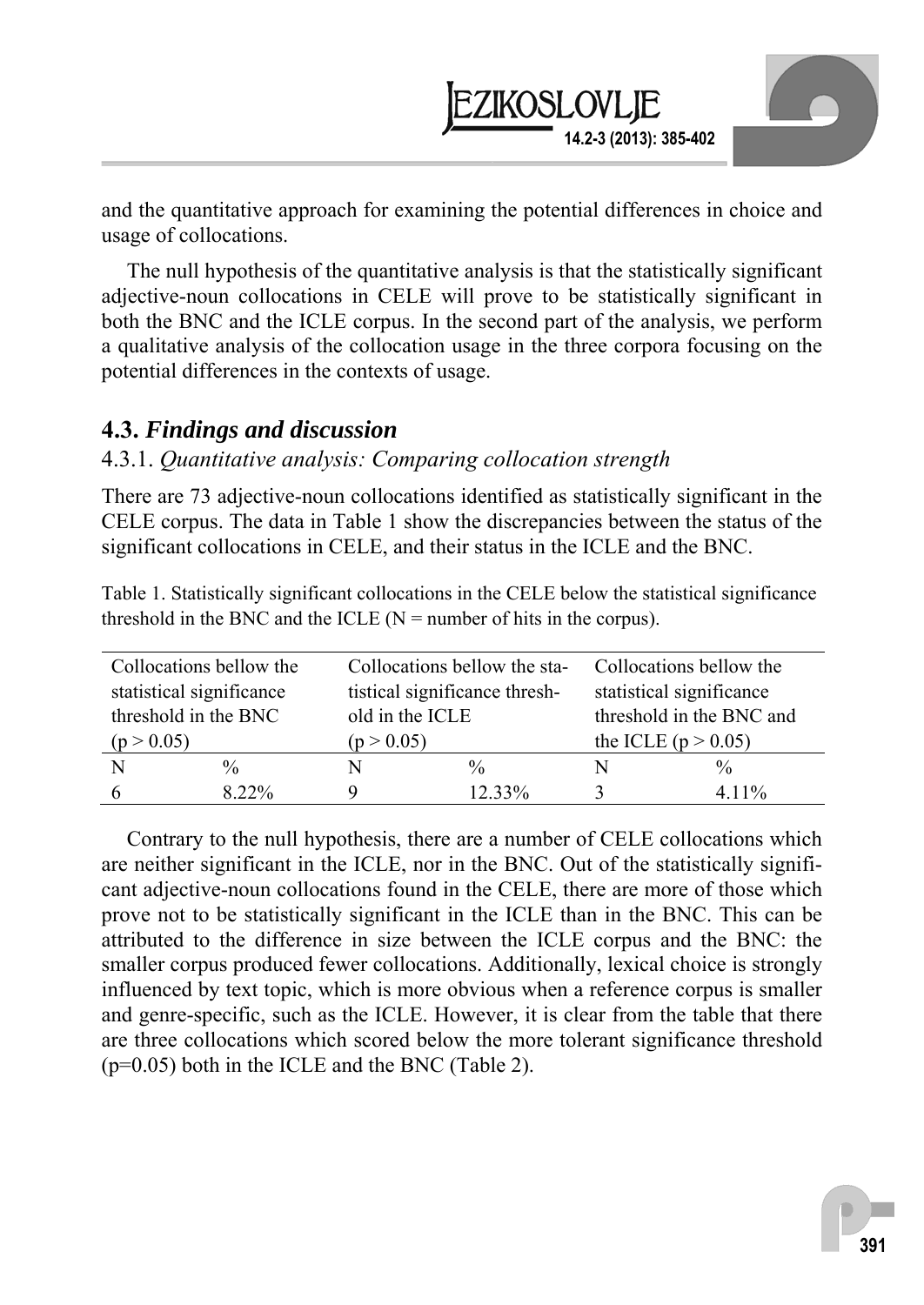|                                     | <b>CELE</b> | texts | <b>CELE</b>          | Freq. LL<br><b>BNC</b> | <b>BNC</b>     | Freq.<br><b>ICLE</b> | LL ICLE    |
|-------------------------------------|-------------|-------|----------------------|------------------------|----------------|----------------------|------------|
| poor students<br>9<br>rich students |             |       | 37.518*<br>$17.865*$ | $\mathcal{D}$<br>0     | 0 3 2 3<br>n/a |                      | n/a<br>n/a |
| inappropriate<br>clothes            |             |       | $39.543*$            | $\theta$               | n/a            |                      | n/a        |

Table 2. Deviant choice of adjective (usage specific for the CELE corpus).

\*  $p \le 0.0001$ 

The significant CELE collocations in Table 2 correspond to the either rarely occurring (*poor students*) or the non-existent collocations in the other two corpora. The collocation *inappropriate clothes* is an example of a word-for-word translation from L1 (hr. *neprimjerena odjeća*). These untypical collocations, however, have their synonymous counterparts in the ICLE and the CELE.

The collocations *poor* and *rich* with the word *students* are semantically vague, and substituted by other, more specific descriptive adjectives in both the ICLE (*disadvantaged*, *poorer*) and the BNC (*lower-born*, *poorest*, *under-privileged*, *needy*, *impoverished*, *disadvantaged*). In the CELE corpus, on the other hand, these synonymous collocations are almost entirely absent (exception: *under-privileged students* [N=1]).

The L1-based collocation *inappropriate clothes* corresponds to the more specific, descriptive collocations in the BNC (*outrageous*, *wrong*, *gaudy*, *tight-fitting, close-fitting clothes*).

## 4.3.2. *Combining quantitative and qualitative analysis: Differences in choice and usage*

### a) Overuse of general adjectives

Two types of analysis confirm the NNSs' tendency to overuse general adjectives. The first is the key-words analysis, where the CELE wordlist was compared with the BNC wordlist (Table 3). Key-words are the ones whose frequency is unusually high in comparison with a norm, in this case the BNC (Wordsmith Help files [Scott 2008]). In the second part, we conducted an in-depth analysis of the individual collocations, by comparing the status of the CELE collocations with their synonyms in the other two corpora, and by analysing the concordance lines.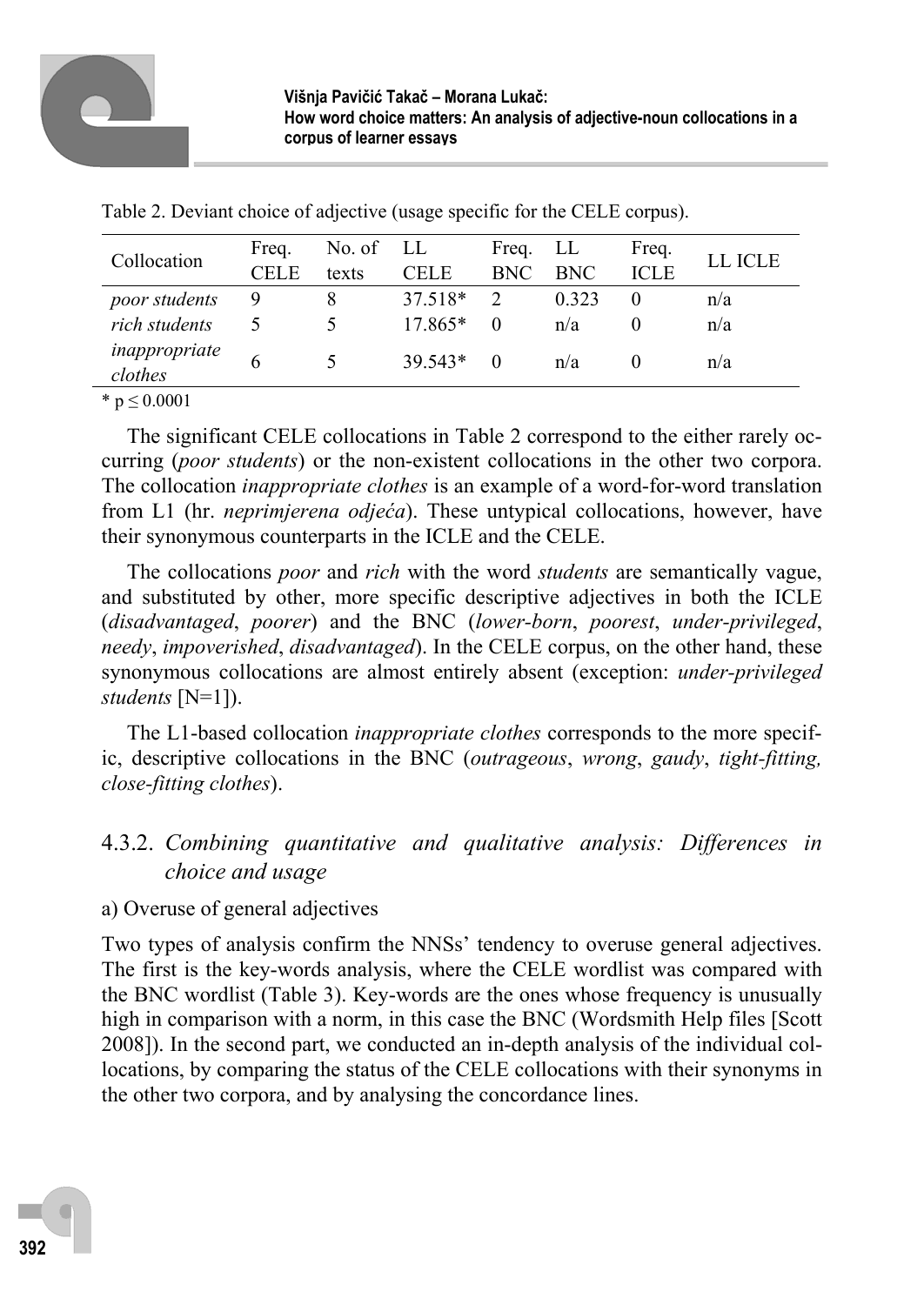

| Adjective         | % CELE | % BNC    | LL.     |
|-------------------|--------|----------|---------|
| bad               | 0.471  | 0.015    | 1688.64 |
| different         | 0.35   | 0.048    | 571.548 |
| good              | 0.441  | 0.082    | 558.353 |
| important         | 0.22   | 0.039    | 291.088 |
| big               | 0.138  | 0.025    | 177.496 |
| *unappropriate    | 0.017  | $\theta$ | 173.363 |
| negative          | 0.063  | 0.005    | 152.916 |
| *unpolite         | 0.014  | 0        | 144.469 |
| <i>*propriate</i> | 0.014  | 0        | 137.768 |
| strict            | 0.043  | 0.002    | 128.677 |

Table 3. The overused adjectives: Top 10 key adjectives in the CELE compared to the BNC.

Three of the key adjectives in Table 3 are deviations in word formation in learner usage (\**unappropriate*, \**unpolite* and \**propriate*). The remaining adjectives are highly frequent in both the NNS and the NS corpora, but, nevertheless, overrepresented in the language of NNSs.

The data in Tables 4 and 5 are examples of the comparison of the CELE collocations with the synonymous strong collocations in the other corpora. The collocations *big problem* and *bad feelings* both contain overused high-frequency adjectives (see Table 3). Although the adjectives in the table cannot always be used interchangeably, the frequency of use in the compared corpora does illustrate tendencies of word preference. The adjectives are ordered hierarchically, according to their LL score in the BNC.

| Table 4. ADJ + $problem$ collocations synonymous with <i>big problem</i> . |  |  |
|----------------------------------------------------------------------------|--|--|
|----------------------------------------------------------------------------|--|--|

| Collocation     | BNC freq./<br>10,000 | <b>BNC LL</b> | <b>ICLE</b><br>freq.<br>10,000 | <b>ICLE LL</b> | <b>CELE</b><br>freq.<br>10,000 | <b>CELE</b><br>LL |
|-----------------|----------------------|---------------|--------------------------------|----------------|--------------------------------|-------------------|
| major problem   | 0.041                | 2442.351*     | 0.083                          | 159.506*       | $\theta$                       | n/a               |
| main problem    | 0.031                | 1736.872*     | 0.097                          | 144.38*        | 0.689                          | 35.44*            |
| real problem    | 0.029                | 1691.12*      | 0.274                          | 465.467*       | $\Omega$                       | n/a               |
| serious problem | 0.022                | 511.349*      | 0.149                          | 315.22*        | 0.014                          | <b>NS</b>         |
| big problem     | 0.013                | 511.349*      | 0.128                          | 217.596*       | 1.653                          | 93.907*           |
|                 |                      |               |                                |                |                                |                   |

NS = not significant;  $* p \le 0.0001$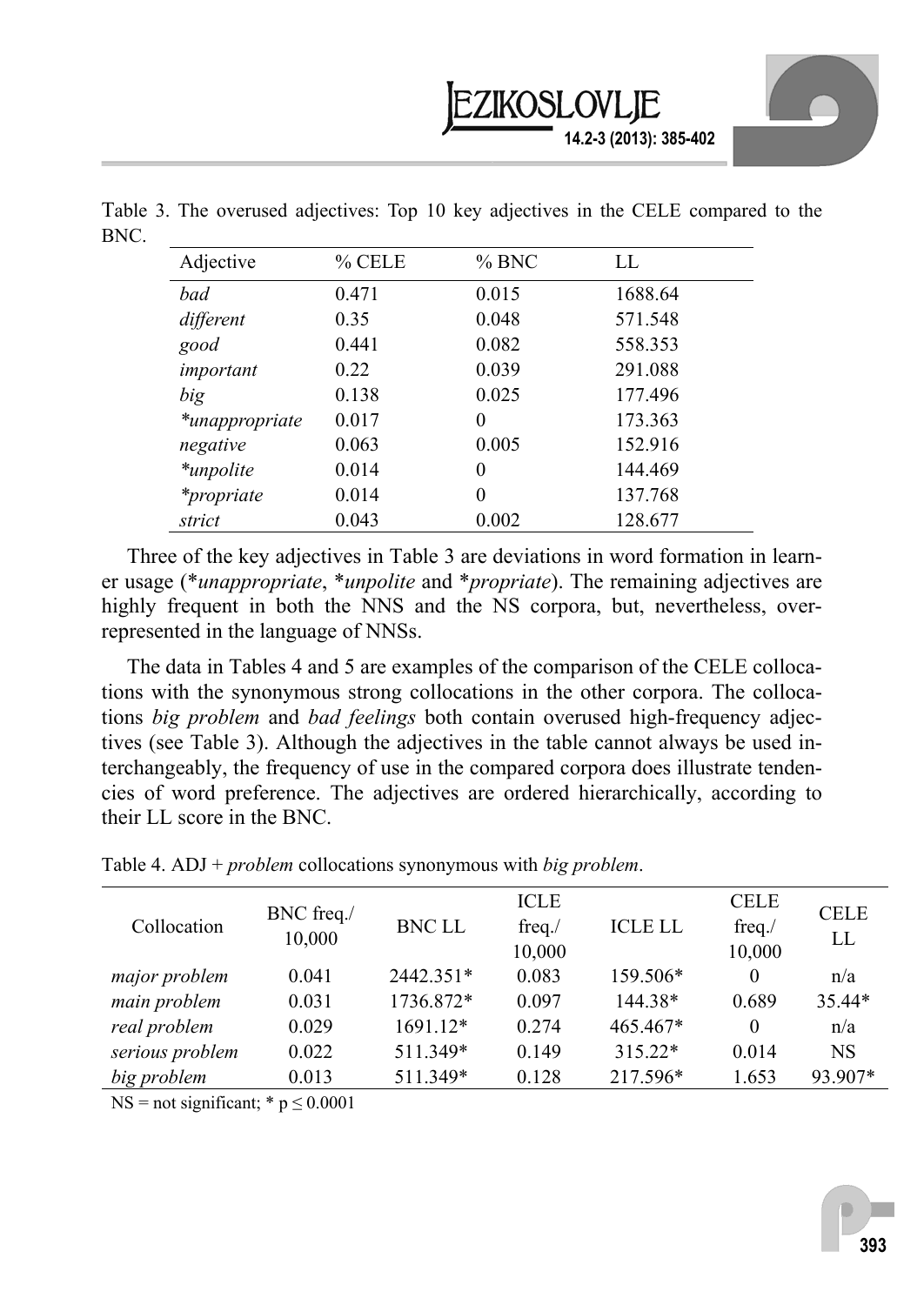

|                                                                                                                                        | <b>BNC</b> |               | <b>ICLE</b> |                | <b>CELE</b> |            |
|----------------------------------------------------------------------------------------------------------------------------------------|------------|---------------|-------------|----------------|-------------|------------|
| Collocation                                                                                                                            | $freq$ ./  | <b>BNC LL</b> | freq.       | <b>ICLE LL</b> | freq.       | CELE LL    |
|                                                                                                                                        | 10,000     |               | 10,000      |                | 10,000      |            |
| negative feelings                                                                                                                      | 0.004      | 297.875**     | 0.042       | 89.036**       | 0.275       | NS         |
| unwanted feel-                                                                                                                         | 0.002      | 188.184**     | $\theta$    | n/a            | $\theta$    | n/a        |
| ings                                                                                                                                   |            |               |             |                |             |            |
| hard feelings                                                                                                                          | 0.003      | 125.753**     | $\theta$    | n/a            | 0.275       | NS         |
| bad feelings                                                                                                                           | 0.002      | 103.6963**    | 0.01        | $10.634*$      | 22.177      | 1644,087** |
| $\lambda_{\rm IC} = \mu_{\rm at} \sim \mu_{\rm out}$ $\mu_{\rm out} \approx \mu_{\rm at} \sim 0.01$ , $\lambda_{\rm B} \approx 0.0001$ |            |               |             |                |             |            |

Table 5. ADJ + *feelings* collocations synonymous with *bad feelings*

NS = not significant; \*p $\leq 0.01$ ; \*\* p  $\leq 0.0001$ 

In both Tables 4 and 5, the significant CELE collocations were preceded by several other synonymous collocations in the BNC according to LL scores, containing more specific adjectives.

The CELE corpus is considerably smaller than the two reference corpora, therefore, it is not surprising that we find a smaller repertoire of collocations; however, from the demonstrated preferences in Tables 4 and 5, we can safely conclude that there is a tendency in the CELE towards a smaller range of possible adjective-noun collocations and towards the usage of general, instead of more specific adjectives which are preferred in the NS data and among the more advanced NNSs.

Although the majority of significant adjective-noun collocations in the CELE also prove to be statistically significant in both the BNC and the ICLE, a more indepth analysis demonstrates that preferences in word choice also need to be investigated for achieving a better insight into the possible deviations in this particular NNS corpus.<sup>5</sup>

Similar findings have been reported by Shirato and Stapleton (2007), Shih (2000) and Jullian (2000) who found that learners overuse highly frequent collocations. Such collocations often express vague ideas (*good person*) where more specific meanings (*benevolent, upright, kind, tender, understanding person*) should preferably be expressed. Ringbom (1998: 193) argues that we can generally assume higher frequencies of commonly used words and lower frequencies of fairly rarely

 $\overline{a}$ 

<sup>&</sup>lt;sup>5</sup> Other examples of almost exclusive usage of general adjectives, where near synonymous more specific adjectives are used more frequently by the NSs and more advanced NNSs, include *important part* and *big part* in the CELE where more specific collocations *integral, essential, large, great, major part* in the ICLE and *integral, large, essential, major, vital, significant, substantial, crucial,* and *prominent part* in the BNC are frequent synonymous alternatives, *poor countries* (exclusively) in the CELE, where *developing countries* is a preferred synonymous collocation in both the ICLE and the BNC, etc.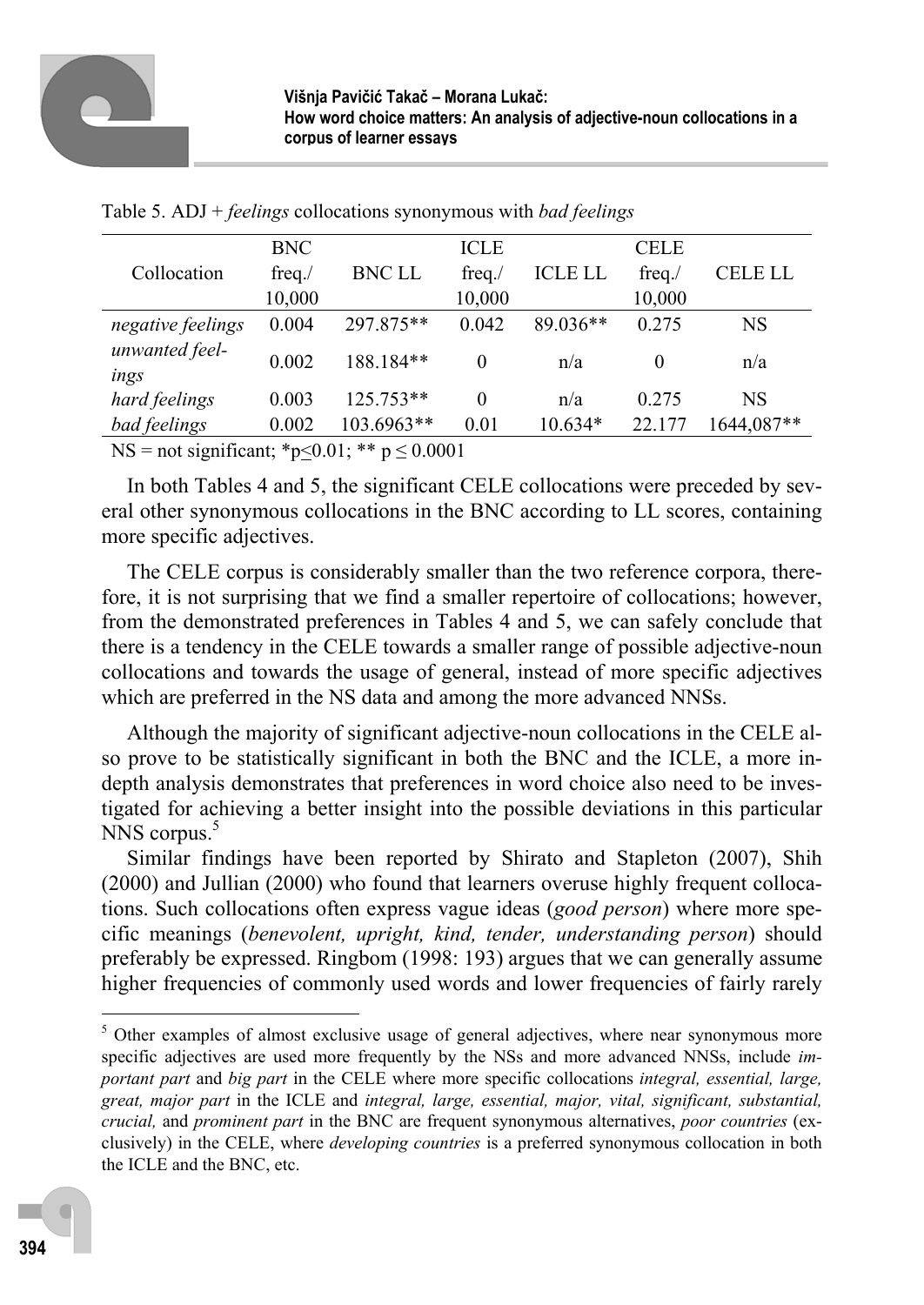

used words in the language of NNSs, due to their limited vocabulary. From a learning strategy perspective, Hussein (1990:128) describes this phenomenon as the 'overgeneralization strategy', namely, language learners tend to avoid the acquisition of specific terms, and opt for subsuming a number of specific meanings under few generic terms.

### b) *L1 synonyms and collocation preference*

The findings from the CELE corpus show that when there are L1 synonyms for an expression in L2, the NNSs opt for the synonymous collocation, and ignore using the other possible synonyms. The examples of the L1 synonym preference are exemplified in Tables 6 and 7.

|                  | <b>BNC</b> |               | <b>ICLE</b> |                | <b>CELE</b> |                |
|------------------|------------|---------------|-------------|----------------|-------------|----------------|
| Collocation      | freq. $/$  | <b>BNC LL</b> | $freq$ ./   | <b>ICLE LL</b> | freq.       | <b>CELE LL</b> |
|                  | 10,000     |               | 10,000      |                | 10,000      |                |
| spare time       | 0.037      | 2629.414*     | 0.267       | 855.063*       |             | n/a            |
| leisure time     | 0.013      | 627.095*      | 0.167       | 457.972*       |             | n/a            |
| free time        | 0.016      | 274.232*      | 0.444       | 789.777*       | 0.826       | 49,074*        |
| * $p \le 0.0001$ |            |               |             |                |             |                |

Table 6. ADJ + *time* collocations synonymous with *free time* 

|                        | <b>BNC</b> |               | <b>ICLE</b> |                | <b>CELE</b> |                |
|------------------------|------------|---------------|-------------|----------------|-------------|----------------|
| Collocation            | freq. $/$  | <b>BNC LL</b> | $freq$ ./   | <b>ICLE LL</b> | freq.       | <b>CELE LL</b> |
|                        | 10,000     |               | 10,000      |                | 10,000      |                |
| public<br>schools      | 0.022      | 1158.83*      | 0.0312      | 59.122*        | $\theta$    | n/a            |
| independent<br>schools | 0.014      | 952.40*       | $\theta$    | n/a            | $\theta$    | n/a            |
| private<br>schools     | 0.011      | 578.53*       | 0.049       | 133.357*       | 0.689       | 48,137*        |
| * $p \le 0.0001$       |            |               |             |                |             |                |

Table 7. Adj+*schools* collocations synonymous with *private schools.*

*Private schools* and *free time* are frequent collocations in the reference corpora, however, synonymous collocations used interchangeably with the two collocations both in the BNC and the ICLE do not appear in the CELE corpus.

The collocation *free time* has statistically significant synonyms *spare time* and *leisure time* in the BNC. These synonyms are also used in the ICLE corpus, how-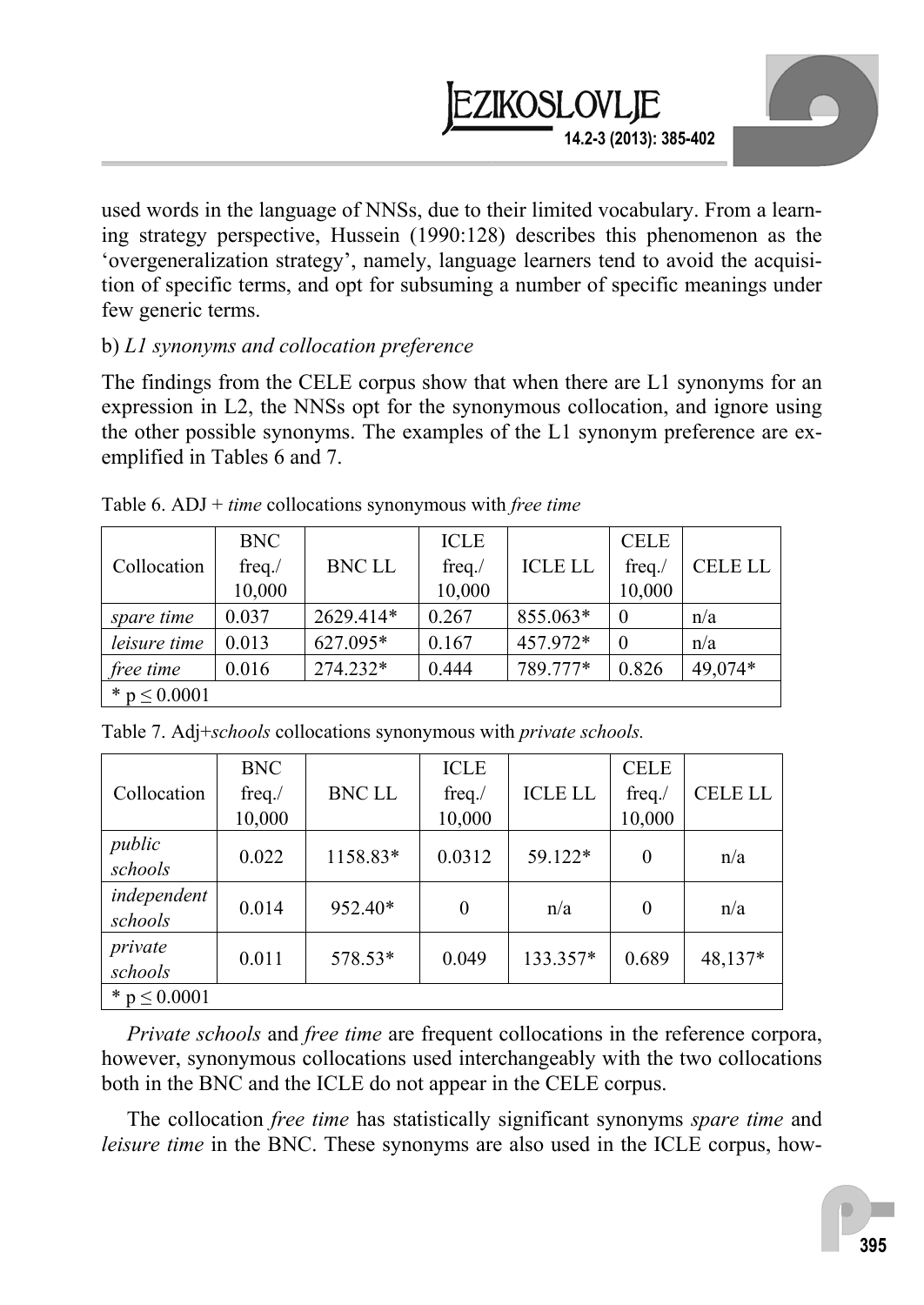

ever, not in the CELE. Similarly, *private schools* is a nearly synonymous collocation in the BNC to *public schools* and *independent schools*.

The collocation *public school* in reference to the more exclusive (often boarding) independent schools is limited to British English, and is not used with the same referent in neither of the NNS corpora. In the Polish section of ICLE, one author uses *non-public schools* (word-for-word translation from Polish *szkoły niepubliczne*) in reference to *private schools*, which is, in this case, proof of negative L1 transfer.

The existing translation synonyms in L1, or congruent collocations (Nesselhauf 2005: 221ff), *privatne škole* in Croatian for *private schools* and *slobodno vrijeme* for *free time*, facilitate positive transfer, however, they also limit NNS choice of collocation.

#### c) *Collocations and their syntagmatic relations*

Another relevant aspect of the in-depth analysis proved to be the discrepancy in the context of collocation usage among the corpora. 'Context' here refers to the syntagmatic relationships, or the strings of words frequently appearing to the left or the right of the collocation.

As an example of this, we here present the results of the in-depth analysis of the collocation *important part,* which is significant in all three corpora.

| <b>BNC</b> <sup>a</sup> |        |       |           |        | ICLE <sup>b</sup> |          |
|-------------------------|--------|-------|-----------|--------|-------------------|----------|
| No.                     | Word   | Freq. | LL        | Word   | Freq.             | LL       |
|                         | an     | 810   | 4662.873* | an     | 59                | 299.277* |
| 2                       | play   | 174   | 1407.856* | plays  | 16                | 141.204* |
| 3                       | played | 144   | 1297.819* | play   | 16                | 108.923* |
| 4                       | οf     | 621   | 766.414*  | life   | 21                | 74.316*  |
| 5                       | plays  | 66    | 644.064*  | our    | 21                | 62.619*  |
| 6                       | 1n     | 333   | 319.223*  | of     | 57                | 57.224*  |
| 7                       | very   | 85    | 281.078*  | most   | 13                | 43.433*  |
| 8                       | most   | 76    | 263.294*  | played | 5                 | 39.072*  |
| 9                       | 1S     | 165   | 148.987*  | very   | 13                | 37.151*  |
| 10                      | the    | 551   | 133.006*  | 1n     | 28                | 19.225*  |

Table 8. 10 top collocations of *important part* in the BNC and the ICLE.

<sup>a</sup>important part returned 1045 matches in the BNC *b important part* returned 100 matches in the ICLE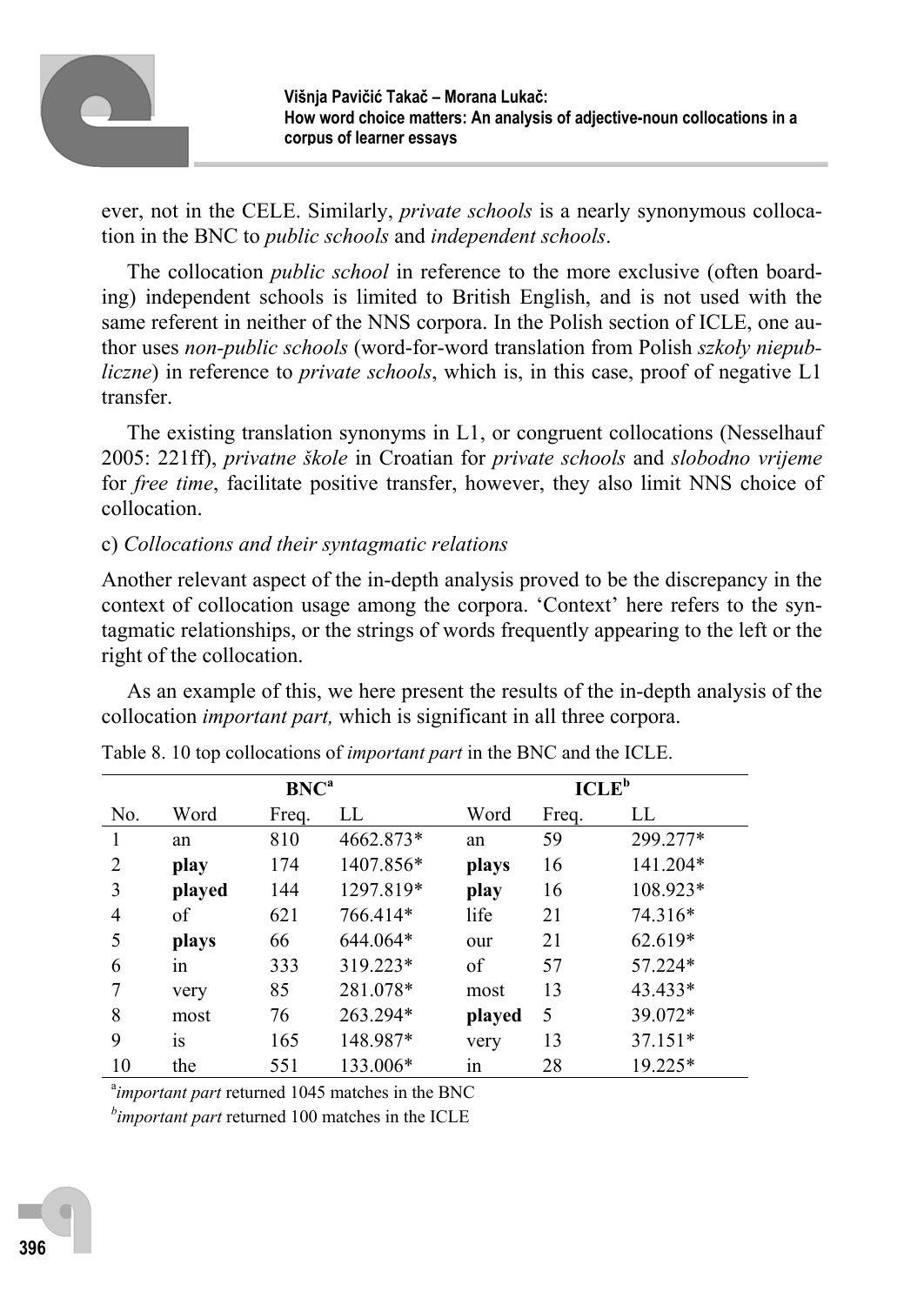bad feelings between countries. Sport is an important part of our present-day. Unfortunately, it's main de Whether we like it or not, sport is an important part of most people's lives. They have their favorit ional sports events Nowadays, sport is a very important part of life which is full of stress. Every TV stati id feelings and intentions between countries. Important part of development for every country is self expres stly, sport activities and recreation are the important part of every person life. However, we can tell the ithing limits. To conclude, clothing is very important part of young students lives. In my opinion clothing tant to have your own style. I think it is an important part of ourselves. In the end, we are all different, ) carry on with that. Thirdly, bandourise are important part of growing up and in the future they could have clothing style. For many students this is an important part of their lives. With uniforms, they cannot look itages. The main withdraw is that outfit is a important part of identity. Moreover, students trough it expre ivantages and advantages. Even tough, it is a important part of students' identity, there has to be limits i

Figure 1. Concordance lines for *important part* in the CELE (Wordsmith screenshot).

Syntagmatic patterns of usage of these collocations, however, deviate in the CELE when compared against the BNC and the ICLE. Whereas *important part* appears almost exclusively preceded by the verb *to be* in the CELE (Fig. 1), the phrase *to play an important part* is highly frequent in the reference corpora (Table 8).

#### d) *Collocations as communication strategy*

 $\overline{a}$ 

The results of the analysis further indicate that adjective-noun collocations in the CELE are occasionally used as a communication strategy $<sup>6</sup>$  when a synonymous</sup> single lexical item is unknown. *Bad sides, good sides, positive sides,* and *negative sides* are significant collocations in the CELE. The use of these collocations in the BNC and in the ICLE is, however, substantially different than that in the CELE. When used in the plural form, *good sides* are usually coordinated with *bad sides*, and *positive sides* with *negative sides* (Fig. 2).



Figure 2. Concordance lines for *negative sides* in the BNC (BNC Web screenshot).

<sup>&</sup>lt;sup>6</sup> Communication strategies are employed by language users to overcome problems resulting from inedaquate target language knowledge, often to compensate for lack of lexical knowledge (cf. Tarone 1980; Dörnyei and Scott 1997; Poulisse 1993).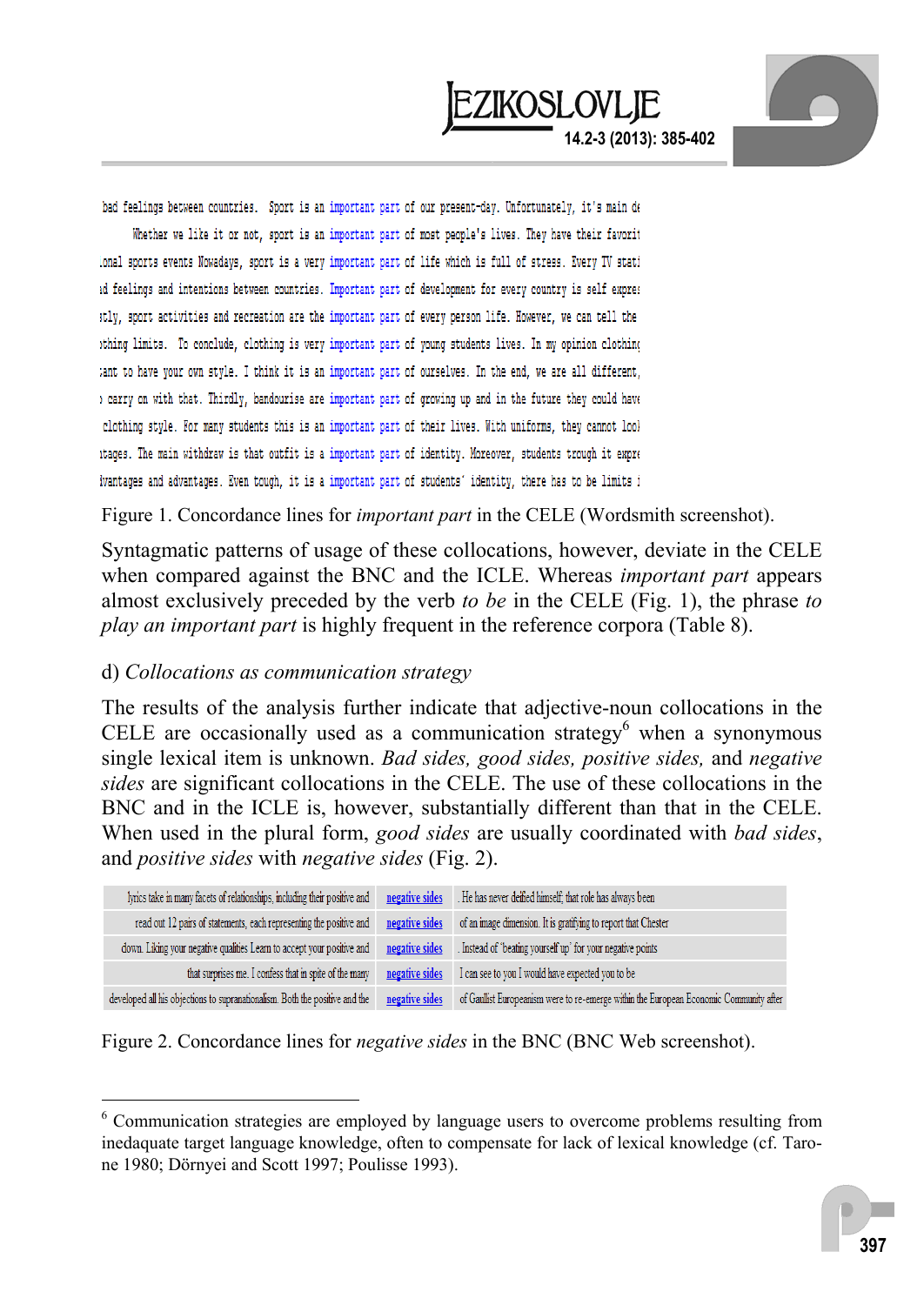

| TLS that in The Lord of the Rings all the good and                                  | <b>bad</b> sides | do is try to kill each other, so that they can         |
|-------------------------------------------------------------------------------------|------------------|--------------------------------------------------------|
| we always worry about every side cos Crystal Palace [pause] always hate the [pause] | <b>bad sides</b> | . Cos usually we do well against the Man United and as |
| instant erm response to authority has gone and that has good and                    | <b>bad sides</b> | in it, so more is demanded of the teacher because his  |

Figure 3. Concordance lines for *bad sides* in the BNC (BNC Web screenshot).

In the CELE, however, these collocations are often found isolated, without their antonymous collocation pairs (Examples 1 and 2):

- (1) *Fact is that international sports events have some bad sides.*
- *(2) Despite bad sides, I think this is good for people.*

In the contexts where negative sides are used in Examples 1 and 2, single-word synonyms, such as *disadvantages* or *drawbacks* would be preferred in NS usage. Further support for the 'communication strategy' claim is provided by comparing the plots for the collocation *bad sides* and the word *disadvantages* and the plots for the collocation *good sides* with the plot for *advantages*. Only 12% of texts including the collocation *bad sides* also include the word *disadvantages*, and only 18% of texts including the collocation good sides include the word advantages.

From this we argue that collocations (and other multi-word units) are used as circumlocution when NNSs lack the knowledge of individual words (cf. Paribakth 1985; Willems 1987; Poulisse 1993).

# **5. Conclusions**

The findings of this study indicate that some characteristics in the use of adjectivenoun collocations are consistent across non-native corpora. Others, however, are specific for a particular group of learners which can be attributed to L1 transfer. The results further corroborate previous findings concerning the overuse of general adjectives as well as the tendency to use multi-word units as a communication strategy in situations where requisite linguistic items seem to be unavailable. We also demonstrated the usefulness of a more in-depth analysis of corpus data and 'reading the concordance lines' which enabled us to find differences in syntagmatic relations. In sum, our study was not based on an assumption that a NS reference corpus necessarily contains features that NNSs may aspire to, but it does serve as a general indicator of speaker preferences. Moreover, the comparison with another NNS corpus implied that NNS may diverge from a NS model without harming the communicative intent. These findings must, however, be interpreted in light of the limitations of the study which future research may attempt to overcome. For example, in order to alleviate the impact of essay topics on lexical choice the analysis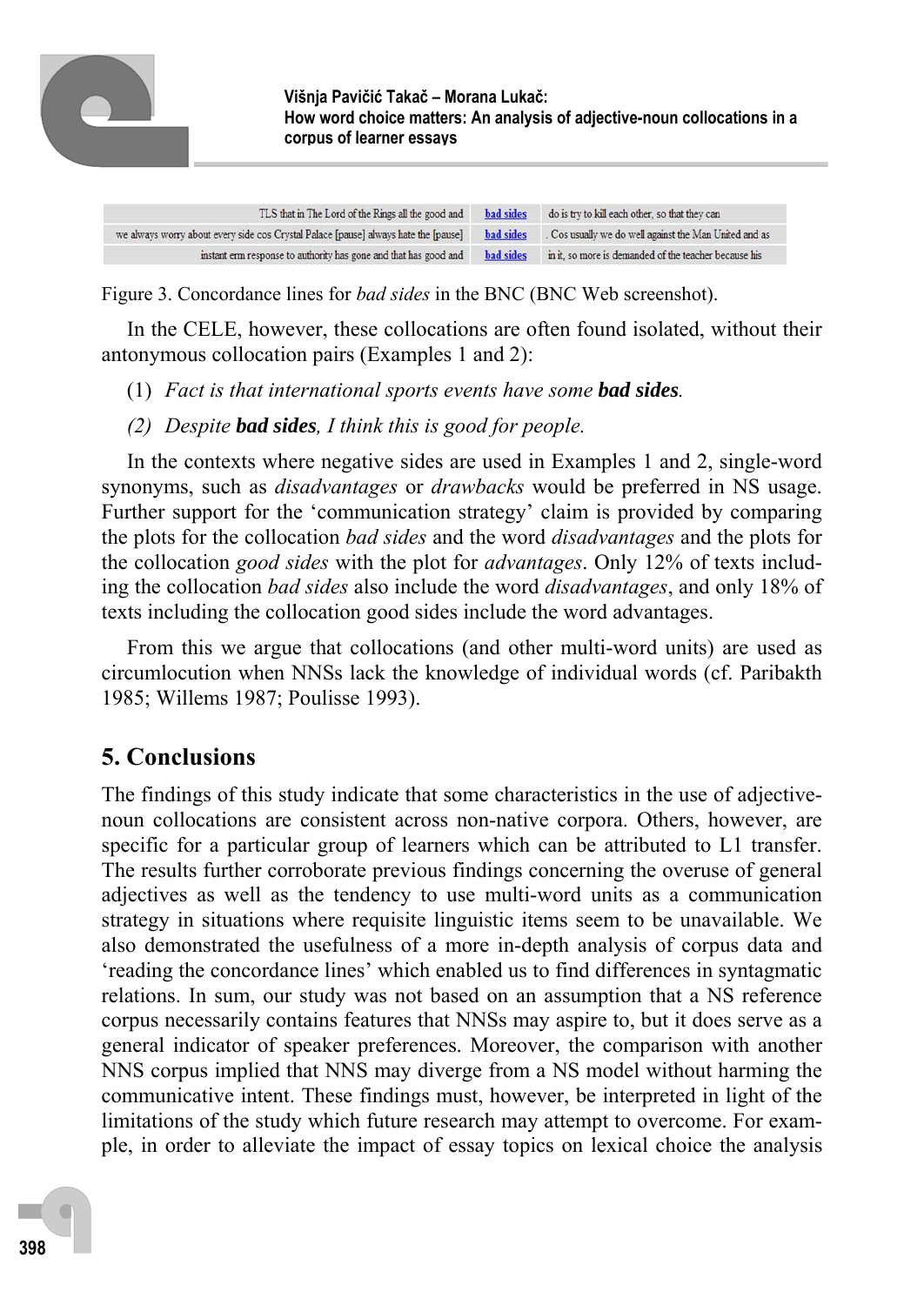may include comparisons with a corpus compiled of essays written by NSs on the same topics, or may be complemented by other methodology, such as acceptability judgement from NSs.

**14.2-3 (2013): 385-402** 

EZIKOSLOVLIE

### **References**

- Bahns, Jens, Moira Eldaw (1993). Should we teach EFL students collocations. S*ystem*  21.1: 101–114.
- Balikci, Gözde (2011). The use of collocations by advanced learners of English: Nounnoun and adjective-noun collocations*. 1st International Conference on Foreign Language Teaching and Applied Linguistics (FLTAL '11) 5-7 May 2011, Sarajevo*. 513– 520.
- Benson, Morton, Evelyn Benson, Robert Ilson (1986). *The BBI Combinatory Dictionary of English.* Amsterdam – Philadelphia: John Benjamins.
- Biber, Douglas, Susan Conrad (1999). Lexical bundles in conversation and academic prose. Hasselgård, Hilde, Signe Oksefjell, eds. *Out of Corpora*. Amsterdam – Atlanta, GA: Rodopi, 181–190.
- Boers, Frank, June Eyckmans, Jenny Kappel, Hélène Stengers, Murielle Demecheleer (2006). Formulaic sequences and perceived oral proficiency: putting a Lexical Approach to the test. *Language Teaching Research* 10: 245-261.
- Bonk, William J (2000). *Testing ESL leaners' knowledge of collocations*. http://www.eric.ed.gov/search. (20.3.2013).
- Cowie, A.P., Peter Howarth (1996). Phraseological competence and written proficiency. Blue, George M., Rosamond Mitchell, eds. *Language and Education*. Clevedon: Multilingual Matters, 80–93.
- Evert, Stefan (2004a). *The Statistics of Word Coocurrences: Word Pairs and Collocations*. PhD dissertation, University of Stuttgart.
- Evert, Stefan (2004b). *An on-line repository of association measures*. <http://collocations.  $de/AM$  >  $(6.3.2013)$ .
- Fan, May (2009). An exploratory study of collocational use by ESL students A task based approach. *System* 37: 110–123.
- Gitsaki, Christina (1996). *The development of ESL collocational knowledge*. A thesis submitted for Ph.D. in the Center for Language Teaching and Research at the University of Queensland. (http://www.cltr.uq.oz.au:8000/users/christia.gitsaki/thesis/contents. html.)
- González Álvarez, Elsa M., Susana M. Doval Suárez (2011). Take + noun sequences in native and learner written data. *RæL* 10: 55–68.
- Granger, Sylviane (1998). Prefabricated patterns in advanced EFL writing: collocations and lexical phrases. Cowie, A.P., ed. *Phraseology: Theory, Analysis and Applica-*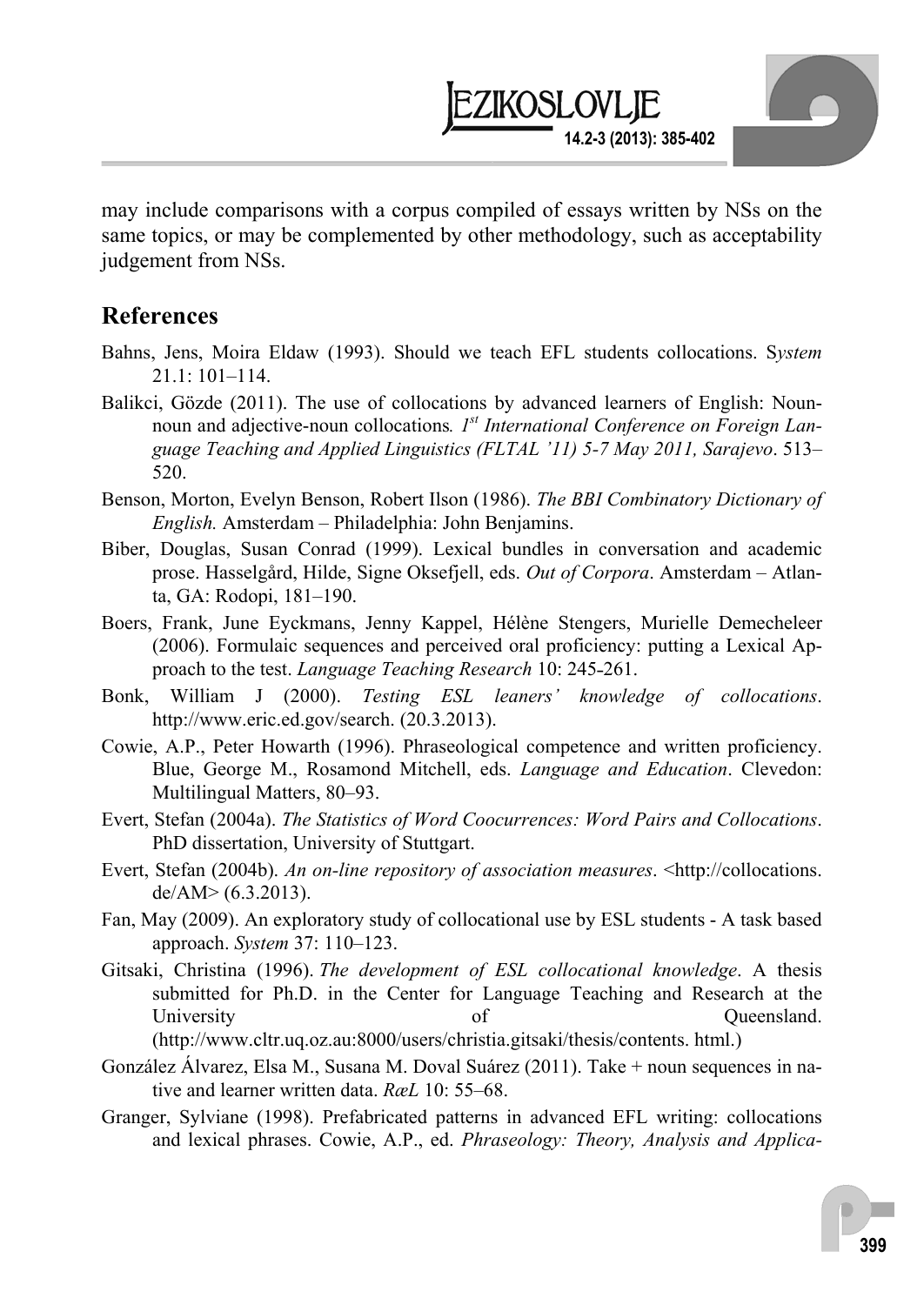

*tions*. Oxford: Oxford University Press, 145–160.

- Granger, Sylviane, Magali Paquot (2008). Disentangling the phraseological web. Granger, Sylviane, Fanny Meunier, eds. *Phraseology: An interdisciplinary perspective*. Amsterdam – Philadelphia: John Benjamins, 28–49.
- Gries, Stefan Th. (2013). 50-something years of work on collocations. *International Journal of Corpus Linguistics* 18.1: 137–165.
- Hardie, Andrew (2012). CQPweb combining power, flexibility and usability in a corpus analysis tool. *International Journal of Corpus Linguistics* 17.2: 380–409.
- Hargreaves, Peter (2000). Collocation and testing. Lewis, Michael, ed. *Teaching Collocation: Further Developments in the Lexical Approach*. London: Language Teaching Publications, 205–23.
- Hill, Jimmie (2000). Revising priorities: From grammatical failure to collocational success. Lewis, Michael, ed. *Teaching Collocation: Further Developments in the Lexical Approach*. London: Language Teaching Publications, 47–69.
- Hoffman, Sebastian, Hans Martin Lehmann (2000). Collocational evidence from the British National Corpus. Kirk, John, ed. *Corpora Galore: Analyses and Techniques in Describing English*. Amsterdam: Rodopi, 17–32.
- Hussein, Riyad Fayez (1990). Collocations: The missing link in vocabulary acquisition amongst EFL learners. Fisiak, Jack, ed. *Papers and studies in contrastive linguistics, Volume 26. The Polish-English contrastive project:* 123-136.
- Jafarpour, Ali Akbar, Mashmood Hashemian, Sepideh Alipour (2013). A corpus-based approach toward teaching collocation of synonyms. *Theory and Practice in Language Studies* 3.1: 51–60.
- Jullian, Paula (2000). Creating word-meaning awareness. *ELT Journal* 54.1: 37–46.
- Keshavarz, Mohammad Hossein, Hossein Salimi (2007). Collocational competence and cloze test performance: a study of Iranian EFL learners. *International Journal of Applied Linguistics* 17.1: 81–92.
- Korosadowicz-Struzynska, M. (1980). Word collocations in FL vocabulary instruction. *Studia Anglica Posnaniensia* 12: 109–120.
- Lewis, Michael, ed. (2000). *Teaching Collocation: Further Developments in the Lexical Approach*. London: Language Teaching Publications.
- Lorenz, Gunter R. (1999). *Adjective Intensification* – *Learners versus Native Speakers: A Corpus Study of Argumentative Writing*. Amsterdam: Rodopi.
- Martyńska, Małgorzata (2004). Do English language learners know collocations? *Investigationes Linguisticae* 11: 2–12.
- McEnery, Tony, Andrew Hardy (2012). *Corpus Linguistics.* Cambridge New York Melbourne et al.: Cambridge University Press.
- Nesselhauf, Nadja (2005). *Collocations in a Learner Corpus*. Amsterdam Philadelphia: John Benjamins.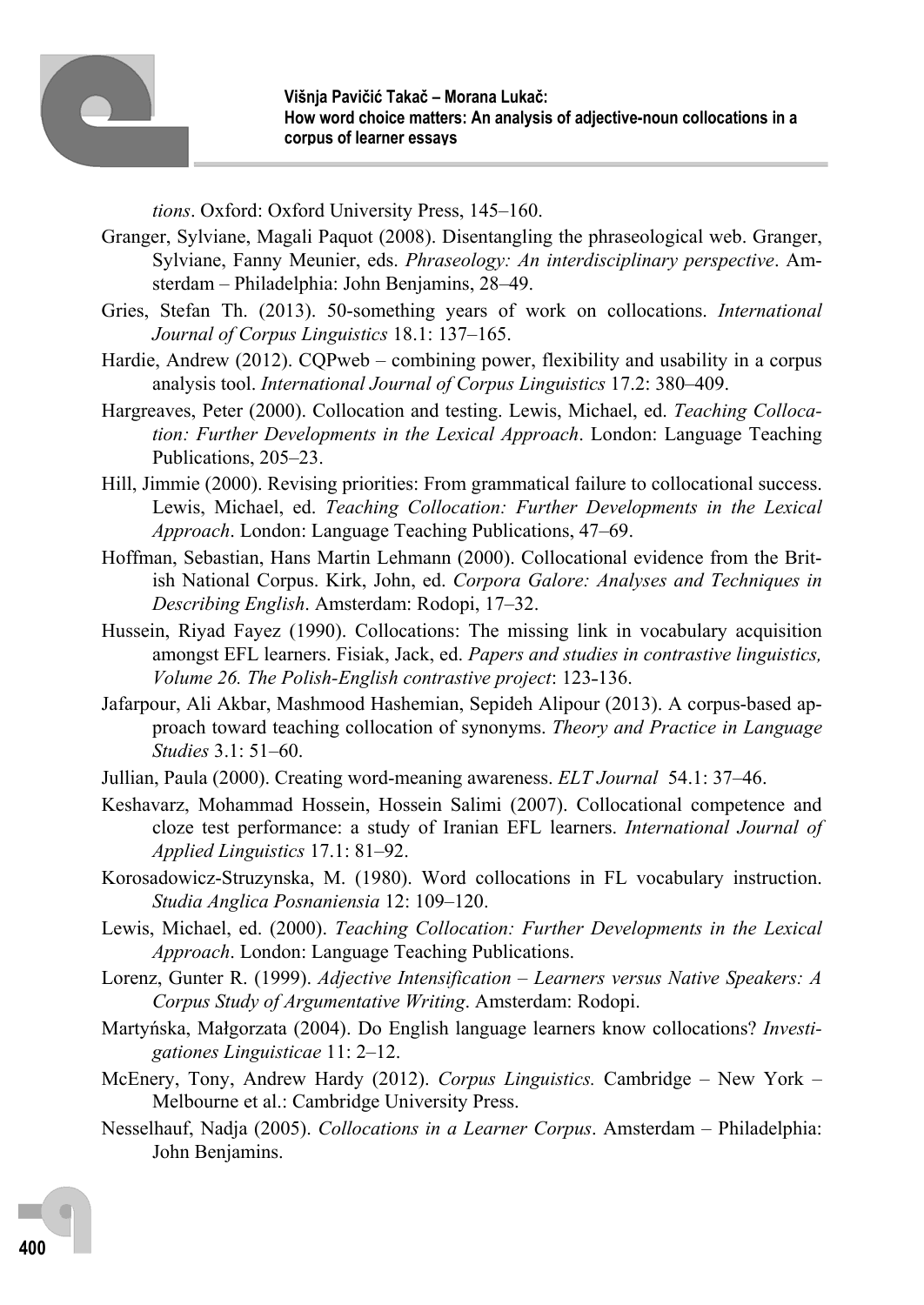

- Ozaki, Shigeru (2011). Teaching collocations effectively with the aid of L1. *The Language Teacher* 35.3: 37˗40.
- Paribakht, Tahereh (1985). Strategic competence and language proficiency. *Applied Linguistics* 6.2: 132-146.
- Pawley, Andrew, Frances Hodgetts Syder (1983). Two puzzles for linguistic theory: Nativelike selection and nativelike fluency. Richards, Jack C., Richard W. Schmidt, eds. *Language and Communication*. London: Longman, 191–226.
- Poullise, Nanda (1993). A theoretical account of lexical communication strategies. Schreuder, Robert, Bert Weltens, eds. *The Bilingual Lexicon*. Amsterdam – Philadelphia: John Benjamins, 157–189.
- Rayson, Paul (2009). Wmatrix: a web-based corpus processing environment. Computing Department, Lancaster University. http://ucrel.lancs.ac.uk/wmatrix/.
- Ringbom, Håkan (1998). High-frequency verbs in the ICLE Corpus. Antoinette Renouf, ed. *Explorations in Corpus Linguistics*. Amsterdam – Atlanta, GA: Rodopi, 191– 200.
- Scott, Mike (2008). *WordSmith Tools version 5*. Liverpool: Lexical Analysis Software.
- Shih, Rebecca Hsue-Hueh (2000). Collocation Deficieny in a Learner Corpus of English: from an overuse perspective. *PACLIC 14 Proceedings*: 281-288.
- Shirato, Junko, Paul Stapleton (2007). Comparing English vocabulary in a spoken learner corpus with a native speaker corpus: Pedagogical implications arising from an empirical study in Japan. *Language Teaching Research* 11.4: 393–412.
- Sinclair, John (1987). *Looking Up. An Account of the COBUILD Project in Lexical Computing*. London – Glasgow: Collins Cobuild.
- Sinclair, John, Susan Jones, Robert Daley, Ramesh Krishnamurthy (2004). *English Collocational Studies: The OSTI Report*. London: Continuum
- Smiskova, Hana, Marjolijn Verspoor, Wander Lowie (2012). Conventionalized ways of saying things (CQOSTs) and L2 development. *Dutch Journal of Applied Linguistics* 1.1: 125–142.
- Sripicharn, Passapong (2010). A study of collocation and pattern of high-frequency words in a small learner corpus. *CULI's 7th International Conference. Pathways in EIL: Explorations and Innovations in Teaching and Research*. Chulalongkorn: Chulalongkorn University Language Institute, 99–115.
- Stubbs, Michael (2002). *Words and Phrases: Corpus Studies of Lexical Semantics.* Oxford – Malden, MA: Blackwell.
- Tarone, Elaine (1980). Communication strategies, foreigner talk, and repair in interlanguage. *Language Learning* 30.2: 417–431.
- Willems, Gérard (1987). Communication strategies and their significance in foreign language teaching. *System* 15: 351–364.
- Wray, Alison (2002). *Formulaic Language and the Lexicon.* Cambridge: Cambridge Uni-